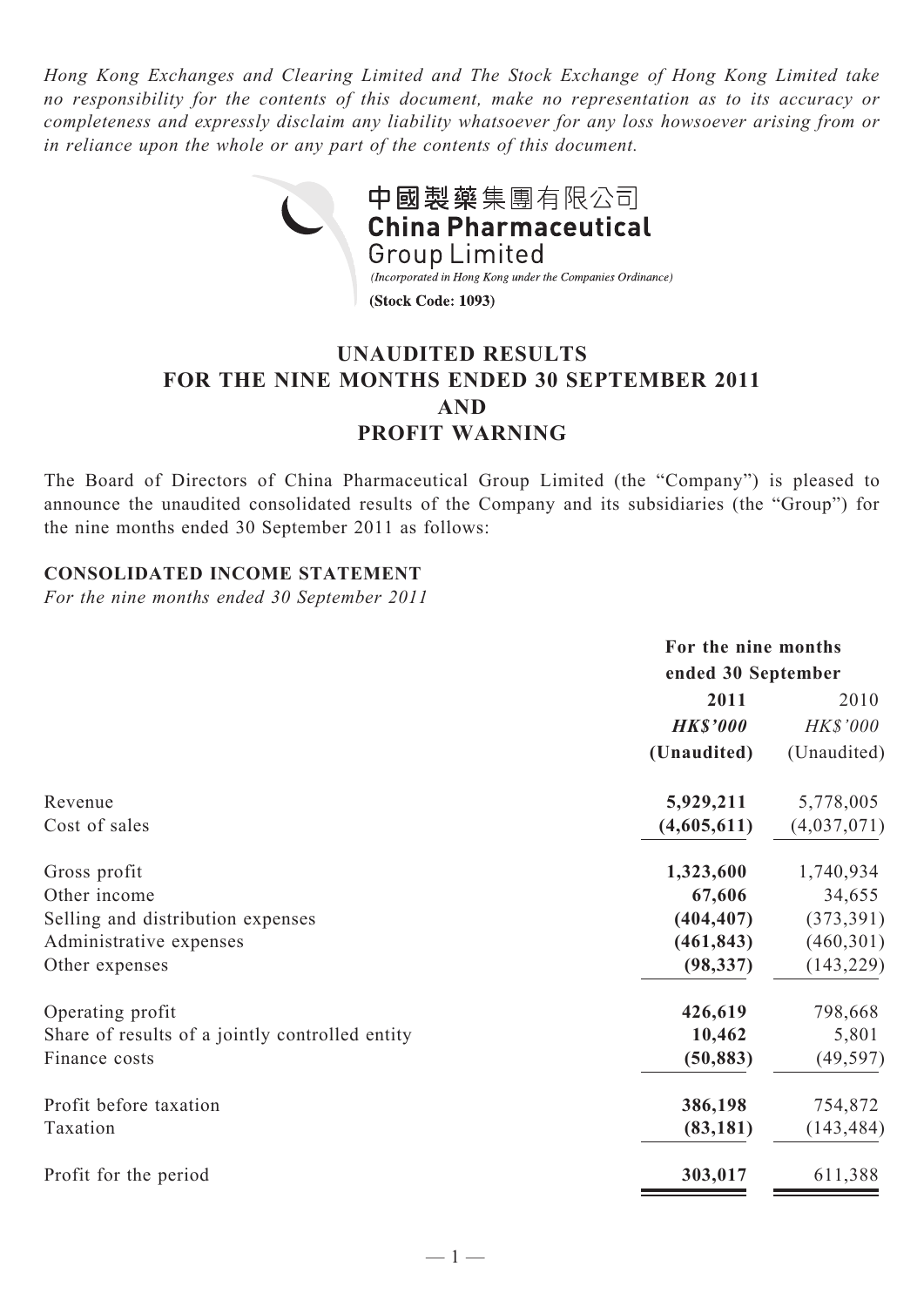|                                        | For the nine months<br>ended 30 September |                 |  |
|----------------------------------------|-------------------------------------------|-----------------|--|
|                                        |                                           |                 |  |
|                                        | 2011                                      | 2010            |  |
|                                        | <b>HK\$'000</b>                           | <b>HK\$'000</b> |  |
|                                        | (Unaudited)                               | (Unaudited)     |  |
| Profit for the period attributable to: |                                           |                 |  |
| Owners of the Company                  | 286,332                                   | 594,969         |  |
| Non-controlling interests              | 16,685                                    | 16,419          |  |
|                                        | 303,017                                   | 611,388         |  |
|                                        | <b>HK</b> cents                           | HK cents        |  |
| Earnings per share — Basic             | 18.69                                     | 38.76           |  |

*Notes:*

- 1. The accounting policies used in the preparation of the financial data for the nine months ended 30 September 2011 are consistent with those followed in the preparation of the interim financial statements of the Group for the six months ended 30 June 2011.
- 2. The calculation of the basic earnings per share for the nine months ended 30 September 2011 is based on the unaudited profit for the period attributable to owners of the Company of HK\$286,332,000 (2010: HK\$594,969,000) and the weighted average number of ordinary shares of 1,531,820,595 (2010: 1,534,960,661 shares in issue) during the period.

No diluted earnings per share is presented for the nine months ended 30 September 2010 and 2011 as there were no potential ordinary shares in issue during both periods.

- 3. The board of directors does not declare the payment of an interim dividend for the nine months ended 30 September 2011 (2010: Nil).
- 4. The financial data for the nine months ended 30 September 2011 is based on the internal records and management accounts of the Group and has not been reviewed or audited by the external auditor of the Company.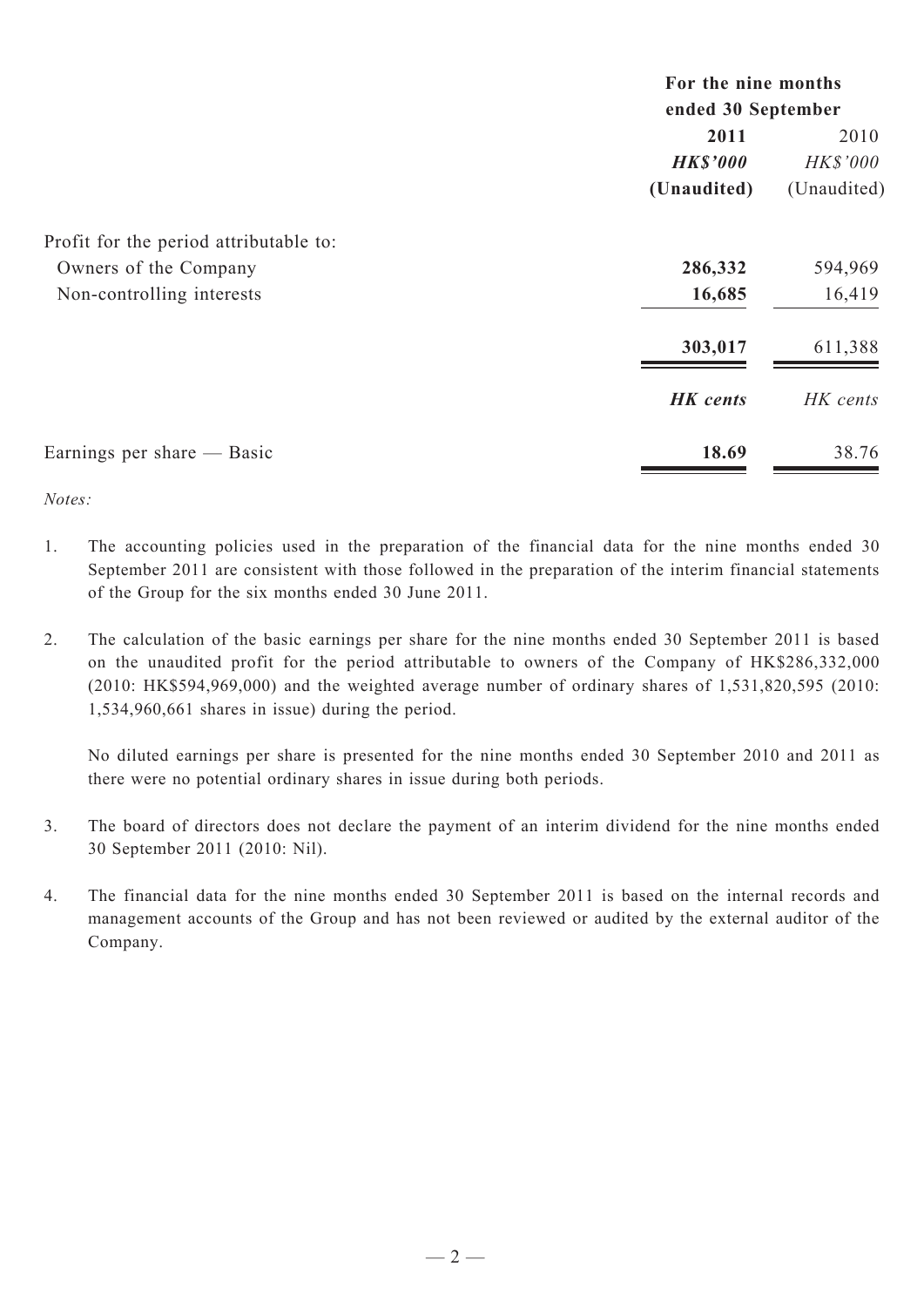#### **SEGMENT INFORMATION**

The following is an analysis of the Group's revenue and results by reportable and operating segment for the period under review:

# **For the nine months ended 30 September 2011 (Unaudited)**

|                                                             | Intermediates and<br><b>Bulk Drugs</b> |                                                 |                                            |                                  |                                            |                                        |                                 |
|-------------------------------------------------------------|----------------------------------------|-------------------------------------------------|--------------------------------------------|----------------------------------|--------------------------------------------|----------------------------------------|---------------------------------|
|                                                             | Vitamin C<br>series<br><b>HK\$'000</b> | <b>Antibiotics</b><br>series<br><b>HK\$'000</b> | Finished<br><b>Drugs</b><br><b>HKS'000</b> | <b>Others</b><br><b>HK\$'000</b> | Segment<br><b>Total</b><br><b>HK\$'000</b> | <b>Eliminations</b><br><b>HK\$'000</b> | Consolidated<br><b>HK\$'000</b> |
| <b>SEGMENT REVENUE</b>                                      |                                        |                                                 |                                            |                                  |                                            |                                        |                                 |
| External sales                                              | 1,381,050                              | 2,488,013                                       | 1,967,661                                  | 92,487                           | 5,929,211                                  |                                        | 5,929,211                       |
| Inter-segment sales                                         | 1,185                                  | 675,340                                         |                                            | 188,315                          | 864,840                                    | (864, 840)                             |                                 |
| TOTAL                                                       | 1,382,235                              | 3,163,353                                       | 1,967,661                                  | 280,802                          | 6,794,051                                  | (864, 840)                             | 5,929,211                       |
| Inter-segment sales are charged at prevailing market rates. |                                        |                                                 |                                            |                                  |                                            |                                        |                                 |
| <b>SEGMENT PROFIT</b>                                       |                                        |                                                 |                                            |                                  |                                            |                                        |                                 |
| (LOSS)                                                      | 187,602                                | 133,971                                         | 180,361                                    | (939)                            |                                            |                                        | 500,995                         |

| Unallocated income           | 7,428     |
|------------------------------|-----------|
| Unallocated central expenses | (81, 804) |
| Operating profit             | 426,619   |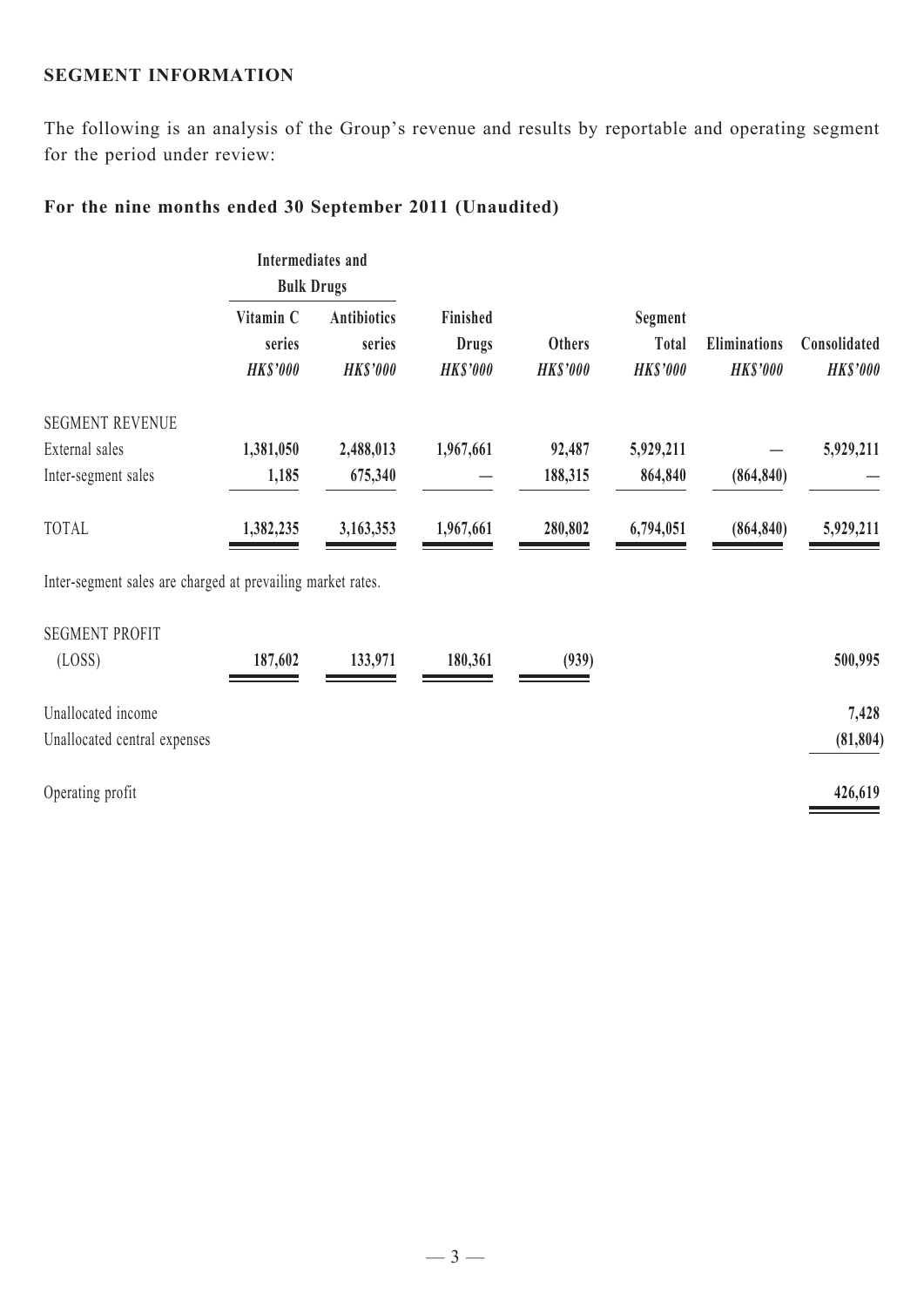# **For the nine months ended 30 September 2010 (Unaudited)**

| Intermediates and<br><b>Bulk Drugs</b> |                                   |                                                             |                    |                              |                          |                          |
|----------------------------------------|-----------------------------------|-------------------------------------------------------------|--------------------|------------------------------|--------------------------|--------------------------|
| Vitamin C<br>series<br>HK\$'000        | Antibiotics<br>series<br>HK\$'000 | Finished<br>Drugs<br>HK\$'000                               | Others<br>HK\$'000 | Segment<br>Total<br>HK\$'000 | Eliminations<br>HK\$'000 | Consolidated<br>HK\$'000 |
|                                        |                                   |                                                             |                    |                              |                          |                          |
| 1,615,819                              | 2,342,243                         | 1,677,005                                                   | 142,938            | 5,778,005                    |                          | 5,778,005                |
| 1,249                                  | 673,001                           |                                                             | 194,669            | 868,919                      | (868, 919)               |                          |
| 1,617,068                              | 3,015,244                         | 1,677,005                                                   | 337,607            | 6,646,924                    | (868, 919)               | 5,778,005                |
|                                        |                                   |                                                             |                    |                              |                          |                          |
| 627,511                                | 144,195                           | 138,880                                                     | 4,108              |                              |                          | 914,694                  |
|                                        |                                   |                                                             |                    |                              |                          | 6,183                    |
|                                        |                                   |                                                             |                    |                              |                          | (122, 209)               |
|                                        |                                   |                                                             |                    |                              |                          | 798,668                  |
|                                        |                                   | Inter-segment sales are charged at prevailing market rates. |                    |                              |                          |                          |

#### **BUSINESS REVIEW**

The performance of the Group was adversely affected by a number of challenges during the period under review. The issue of overcapacity continued to cause the selling prices of vitamin C and antibiotic products to decline. In addition, market demand weakened during the third quarter. The antibiotic business (including both segments of intermediates and bulk drugs and finished drugs) was also unfavourably affected by the drop in drug tender price and the proposed restrictions on the clinical usage of antibiotics in China. As a result, sales of finished-drug products slowed down during the third quarter.

### **PROFIT WARNING**

The performance of the Group in the fourth quarter may further worsen as there is no sign of improvement in the business environment yet. In light of these adverse conditions, it is expected that the profit of the Group for the financial year ending 31 December 2011 will be substantially lower than the profit for the year ended 31 December 2010.